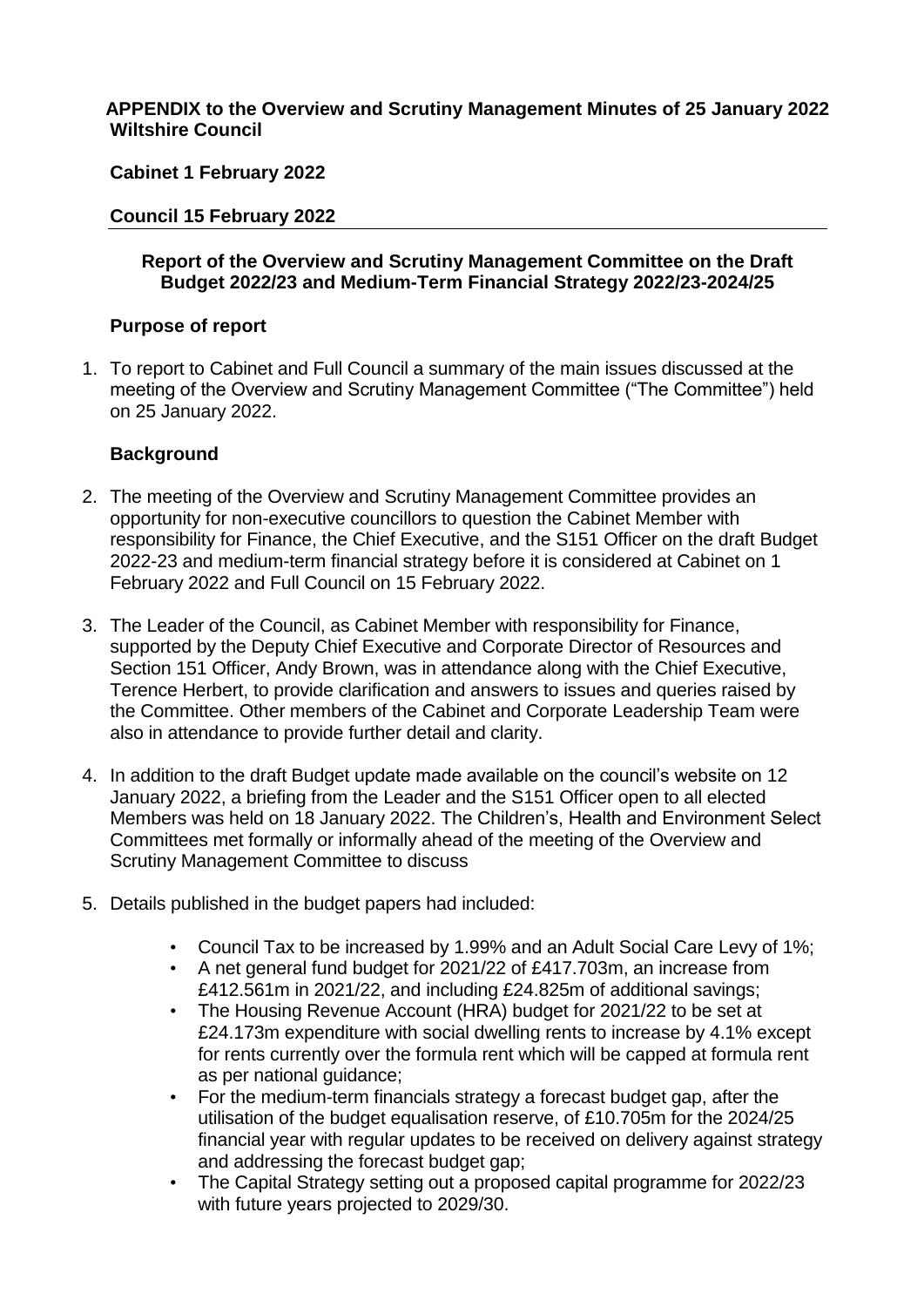6. The impact of Covid-19 on delaying usual efficiencies and savings within the budget, impact of inflation and increases and demand, and details of government support received, was set out by the Leader.

# **Main issues raised during questioning and debate**

7. This report is divided into sections relating to each of the Select Committee areas as budget proposals and impacts on service areas were discussed, as well as general comments.

# Financial Planning Task Group

8. The report of the Task Group on the budget proposals was received and noted. The report and its comments are included as an annex to the Committee for attention at Cabinet and Full Council.

# Children's Select Committee

- 9. The Committee held a meeting on 18 January 2022 at which the Draft Budget was discussed, with the details of the questions and discussion detailed in the minutes extract attached to this report.
- 10.It was commented that Children's Services had been relatively protected within the Draft Budget

# Environment Select Committee

- 11.Details were sought in relation to linkage with the Business Plan priorities and the climate emergency, and estimates of the costs of achieving Net Zero carbon neutrality. It was stated that the Capital Programme set out costs which would take the council itself significantly further toward Net Zero with over £8m invested in its property, over £17m invested in the council's housing stock, and an element relating to decarbonising the council's fleet services which would be developed in further budgets. For the county as a whole this was not a cost borne by the council, but through government programmes and other workstreams, but not directly relevant to the council's efforts to decarbonise in relation to its budget and the Housing Revenue Account.
- 12.Queries were raised on priorities for Active Travel, in relation to £310m outlined toward road improvement. It was stated this was in part due to how government funding streams operated, with significant road schemes funded and bid for a long time in advance, with Active Travel scheme funding announced with shorter timescales making it harder to forecast in the short-term budgeting.
- 13.Questions were raised relating to the leisure budget with investment in equipment and a new leisure centre in Trowbridge. It was confirmed that £25m had been allocated across three years for a leisure centre in Trowbridge due to the limited remaining lifespan of the facility there needing replacement, but this was separate to the £1.25m investment in equipment for leisure centres across Wiltshire and £9.4m for improvements to those leisure centres.
- 14.Details were sought on the proposals to charge for collection of some waste items, how the system of charges would work and consideration of potential increase of fly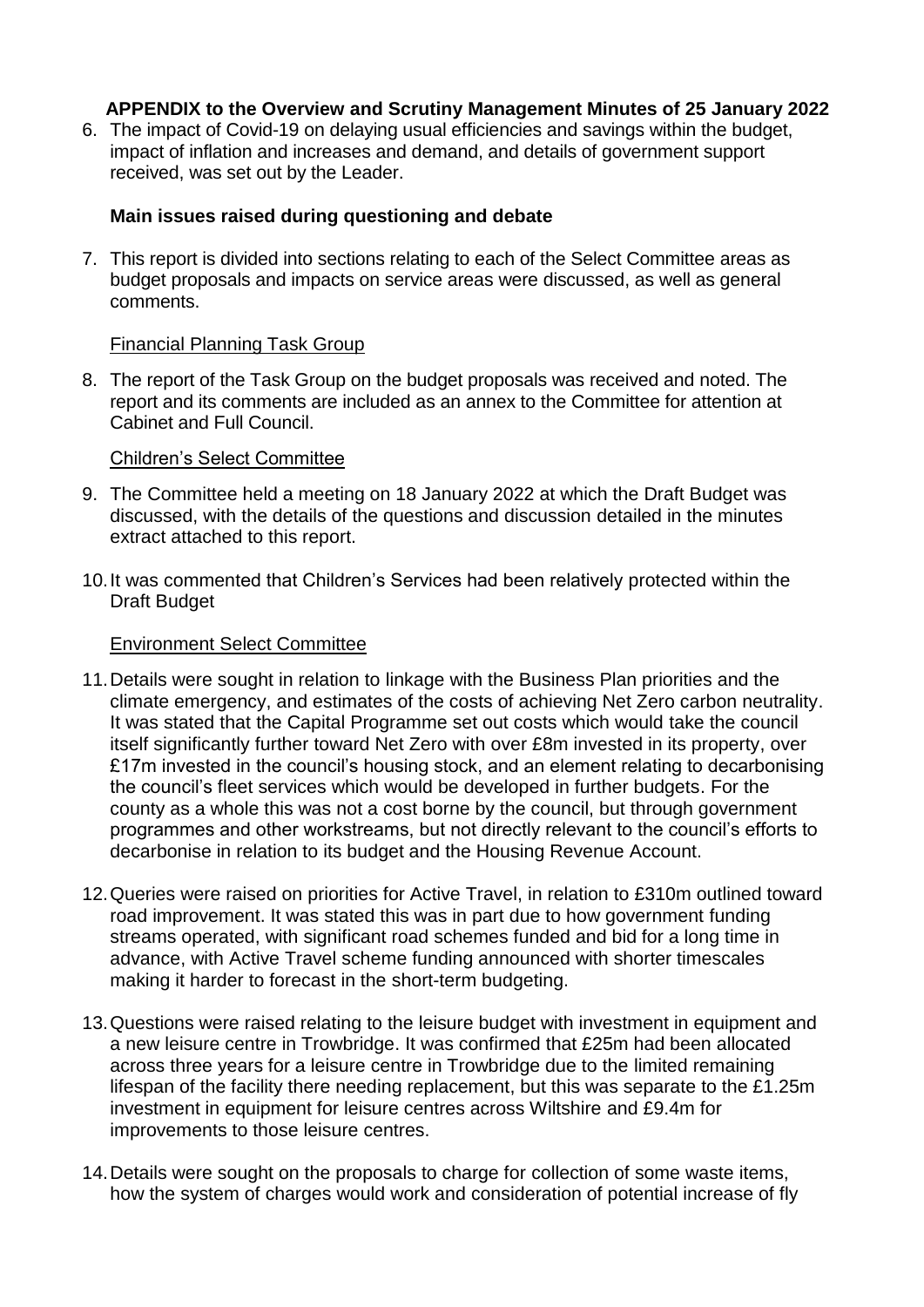**APPENDIX to the Overview and Scrutiny Management Minutes of 25 January 2022** tipping. It was stated there were regular rates for items excluded from free collection, with many authorities setting charges which would be reviewed. Evidence from other areas had been assessed and it was not considered such charges would lead to an increase of fly tipping. It remained the intention to increase the level of recyclables within the sites.

- 15.Questions were raised the planned parking charges increase and the possibility of offsetting this by opening the Salisbury Park and Ride sites on Sundays. The use of funds raised from parking to subsidise rural bus services was highlighted, and there would be a cost to further opening, but it could be discussed with operators.
- 16.Details were also sought on costs set aside for tackling Ash Dieback, with funds set aside for only one year. It was stated that at this point it was not clear what the longterm impact would be and what would be required in the future, which would be assessed further. This was also raised at the Financial Planning Task Group.

# Health Select Committee

- 17.Queries were raised in relation to expected contractual inflation of £13.6m in 2022/23, with assurance sought on procurement processes to ensure the increase could not be lower without unacceptable loss of quality or breach of contracts that were fair to purchaser and supplier. Details were provided of contract processes and tender renewal, with potential scrutiny involvement and the Audit and Governance Committee looking at contracts and commissioning. A commercial board looked at procurements and asked questions around price vs quality specifications and ensuring legal and procurement regulation compliance.
- 18.A question was also raised regarding focusing on caring for people at home, with reference to the budget for Shared Lives and Wiltshire Support at Home. It was stated that support for people to live at home was a significant driver of ongoing adult social care transformation. Details on the performance could be provided in a report to the Health Select Committee.

# **Other**

- 19.A question was raised in relation to corporate costs, and the 50% reduction in legal costs of £0.250m, and whether this was indicative of a past trend of annual underspend, due to change in contracts or different decision making strategies with regard to action taken. It was stated this was part of standard service efficiencies. It was also stated money had been set aside for the Dawn Sturgess inquest, and government support was now coming in in relation to that which mean the same level did not need to be set aside.
- 20.Details were also sought on demographic data used to estimate anticipate demand, and direct comparisons of budget date to previous years within the main body of the report.

# **Conclusion**

21.To note the Draft Budget 2022-23 and Medium-Term Financial Strategy 2022/23-24/25 and to refer the comments of the Committee and the report of the Financial Planning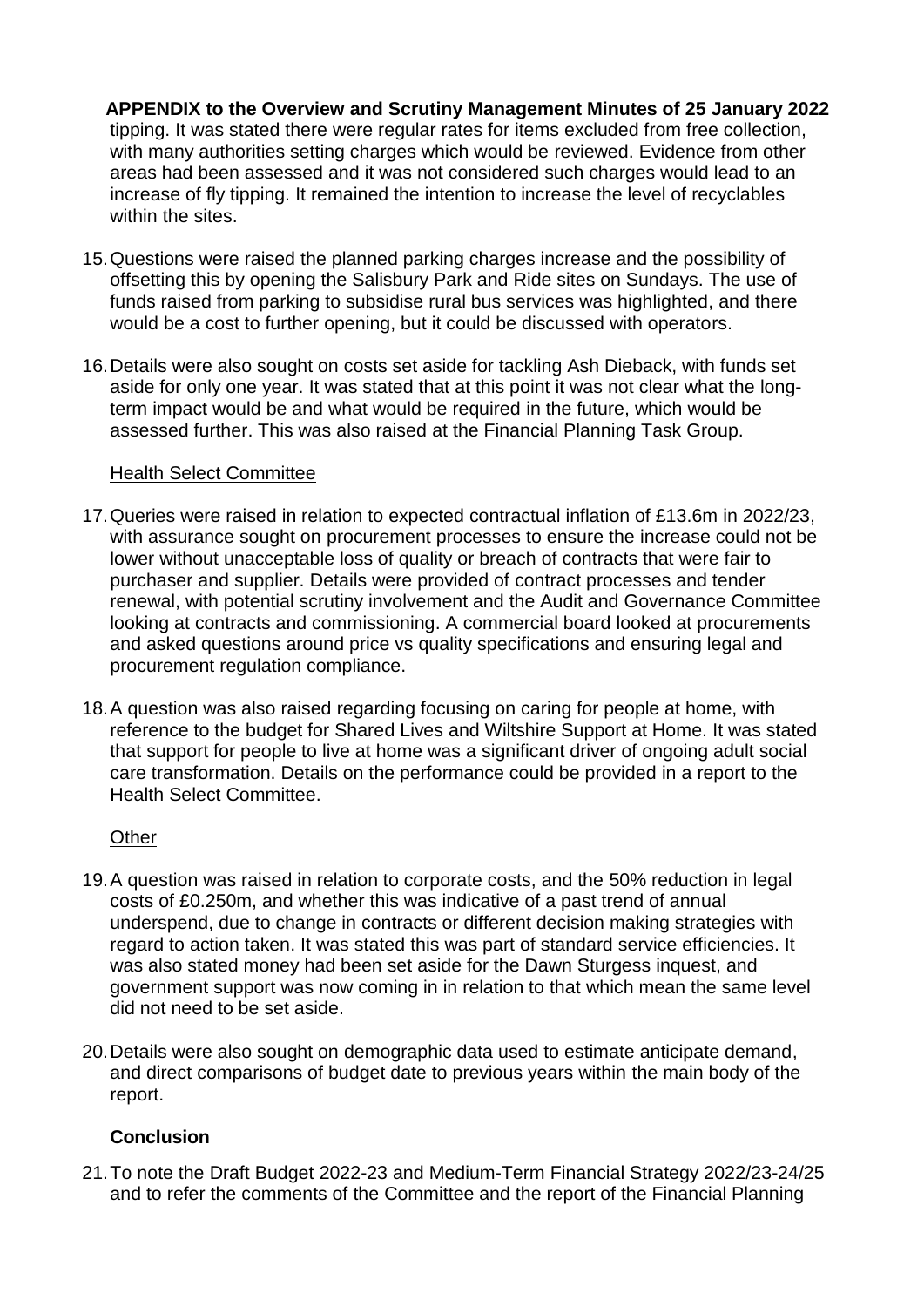**APPENDIX to the Overview and Scrutiny Management Minutes of 25 January 2022** Task Group to Cabinet and Full Council for consideration on 1 and 15 February 2022 respectively.

22.To support ongoing scrutiny investigation of the budget, including the Financial Planning Task Group's continued focus on monitoring delivery of the budget and the development of the budget for 2023-24.

# **Councillor Graham Wright Chairman of the Overview and Scrutiny Management Committee**

Report Author: Kieran Elliott, Democracy Manager (Democratic Services), 01225 718504, [kieran.elliott@wiltshire.gov.uk](mailto:kieran.elliott@wiltshire.gov.uk)

27 January 2022

Annex – Report of the Financial Planning Task Group for 18 and 21 January 2022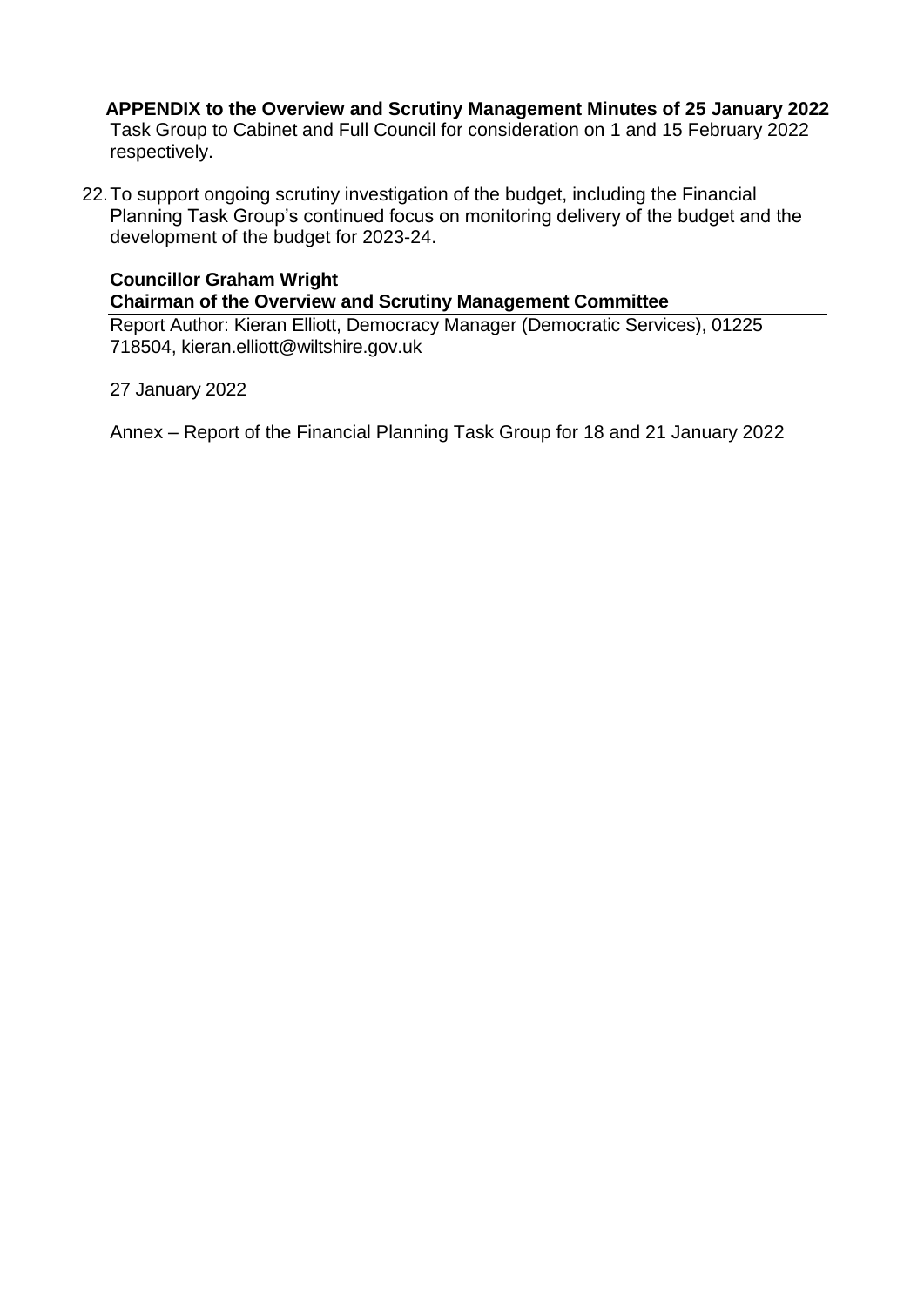# **APPENDIX to the Overview and Scrutiny Management Minutes of 25 January 2022 Wiltshire Council**

# **Overview and Scrutiny Management Committee - Annex**

#### **25 January 2022**

# **Report of the Financial Planning Task Group:**

# **Budget 2022/23 and Medium-Term Financial Strategy 2022/23 to 2024/25**

The Task Group met with the following guests, on 18 January 2022 and 21 January 2022, to discuss the reports:

| <b>CIIr Richard Clewer</b> | Leader of the Council                       |  |  |  |
|----------------------------|---------------------------------------------|--|--|--|
| Andy Brown                 | Corporate Director Resources & Deputy Chief |  |  |  |
|                            | Executive (S151 Officer)                    |  |  |  |
| Lizzie Watkin              | <b>Assistant Director Finance</b>           |  |  |  |

#### **Observing:**

| Chairman, OS Management Committee             |
|-----------------------------------------------|
| Vice-Chairman, OS Management Committee        |
| Chairman, Children's Select Committee         |
| <b>Chairman, Health Select Committee</b>      |
| <b>Chairman, Environment Select Committee</b> |
| Vice-Chairman, Environment Select Committee   |
|                                               |

| <b>Issue</b>                       | <b>Further information / Comments</b>                                                                                                                                                                                                                                                               |
|------------------------------------|-----------------------------------------------------------------------------------------------------------------------------------------------------------------------------------------------------------------------------------------------------------------------------------------------------|
| (page and paragraphs)              |                                                                                                                                                                                                                                                                                                     |
| numbers refer to the <b>Budget</b> |                                                                                                                                                                                                                                                                                                     |
| Reports)                           |                                                                                                                                                                                                                                                                                                     |
| <b>Adult Social Care Reform -</b>  | The Government has announced adult social care                                                                                                                                                                                                                                                      |
| <b>Self Funders</b>                | reform funding – which will not come through until                                                                                                                                                                                                                                                  |
| (Paras 26-29)                      | 2023/24. The council still lacks the detail of these<br>reforms but once they come into effect any reform<br>needs to consider the budgetary impact of self-<br>funders. Wiltshire is exposed to risk because of its<br>demographics and the high proportion of people<br>who self-fund their care. |
|                                    | Some initial modelling has been done to look at the<br>potential costs. Current modelling is very high level<br>as not all the information required is available from<br>the Government.                                                                                                            |
|                                    | Risk remains but the Government is aware of this<br>and has indicated it is prepared to give the<br>necessary assistance.                                                                                                                                                                           |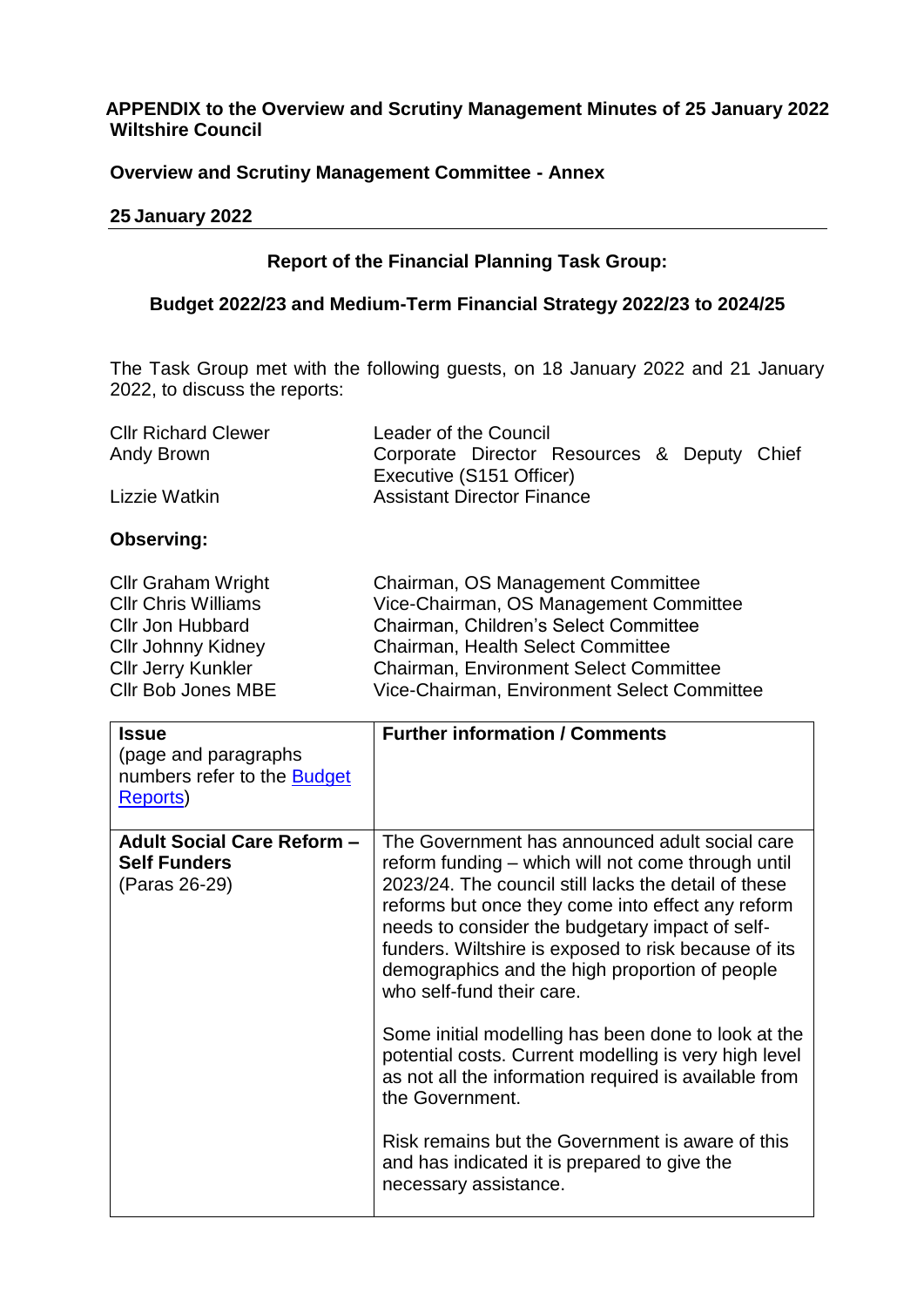| <b>Adult Social Care -</b><br><b>Infection Control Measures</b><br>(Para 29) | The Government have announced that it will fund<br>PPE requirements until March 2023, and this has<br>been factored into the budget.                                                                                                                                                                                                   |
|------------------------------------------------------------------------------|----------------------------------------------------------------------------------------------------------------------------------------------------------------------------------------------------------------------------------------------------------------------------------------------------------------------------------------|
|                                                                              | The guidance around infection control will change<br>but the assumptions in the budget have been<br>factored into tendering and prices. There are risks<br>that these costs may be higher for tendered<br>services. There is £1.9m pressure built in<br>regarding hospital discharge, where there are<br>significant additional costs. |
| <b>Consumer Price Index (CPI)</b><br>(Paras 42-43, 105)                      | The council must use an inflation index like CPI but<br>recognises that in certain circumstances there will<br>be significant variation in inflation levels. The CPI<br>forecast is taken from the Bank of England and<br>was released in November 2021. It is predicted<br>that the inflation rate over 2022/23 would be 4%.          |
|                                                                              | There are risks that tender inflation could be over<br>4%. There will be pressures in some areas e.g.,<br><b>SEND (Special Educational Needs and Disabilities)</b><br>school transport and in highways costs for services<br>and materials that are likely to exceed CPI.                                                              |
|                                                                              | The budget allows for price increases e.g.,<br>Highways and Streetscene revenue budget<br>2022/23 is £25.6m an overall increase of £1.4m<br>from 2021/22. The market will determine whether<br>costs rise above CPI.                                                                                                                   |
|                                                                              | The budget is based upon the best assumptions at<br>the time. a Any inaccuracies in these assumptions<br>will need to be managed. The council can also<br>draw upon the general reserve fund. The<br>assumptions are robust enough to allow<br>management of the budget before drawing on<br>reserves.                                 |
| <b>Wiltshire Online</b><br>(Para 71)                                         | The council has a commercial arrangement with<br>BT. Part of the contract has shared benefits, which<br>has generated one-off income of £3.3m (2022/23).<br>It will be set aside in the budget equalisation fund.                                                                                                                      |
|                                                                              | This funding will not be used to improve broadband<br>in the county as the Government has developed a<br>new programme to tackle connectivity. The council<br>may want to invest in that programme in future -<br>but will await further details.                                                                                      |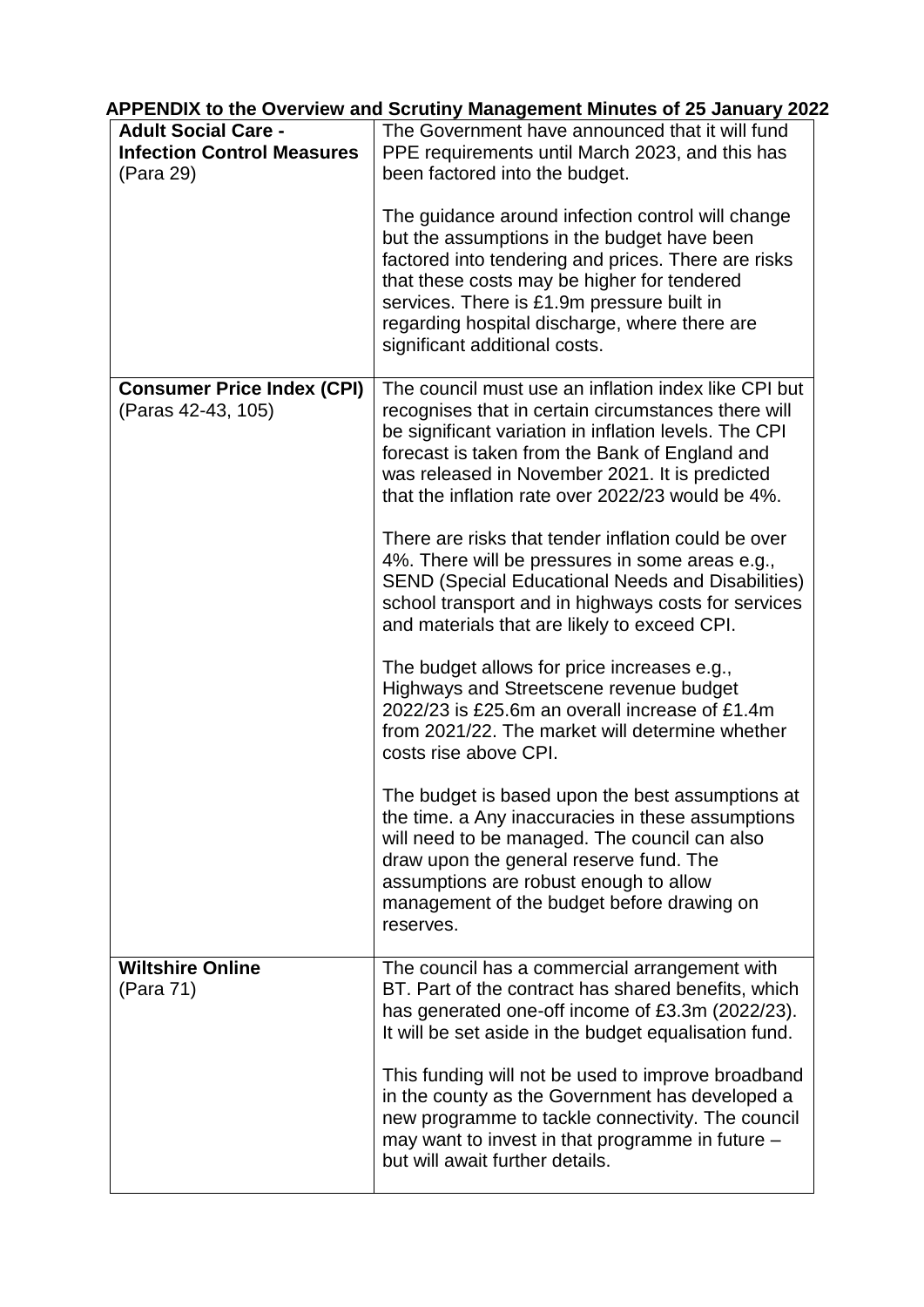| <b>CATG (Community Area</b><br><b>Transport Groups) / Local</b><br><b>Highways Improvement</b><br><b>Group</b><br>(Para 85) | This funding (£0.8m) is made up of £0.4m from a<br>Highways integrated transport grant and£0.4m<br>from borrowing. This funding provides greater<br>flexibility.                                                                                                                                                                                                                                                                                                                                                                                                                                                                                                                                                                                                                                                                                |
|-----------------------------------------------------------------------------------------------------------------------------|-------------------------------------------------------------------------------------------------------------------------------------------------------------------------------------------------------------------------------------------------------------------------------------------------------------------------------------------------------------------------------------------------------------------------------------------------------------------------------------------------------------------------------------------------------------------------------------------------------------------------------------------------------------------------------------------------------------------------------------------------------------------------------------------------------------------------------------------------|
| <b>Dedicated Schools Grant</b><br>(DSG)<br>(Paras 110-119)                                                                  | It was confirmed that this fund is for pupils at<br>schools in Wiltshire and is distributed to the<br>schools on a per pupil basis.                                                                                                                                                                                                                                                                                                                                                                                                                                                                                                                                                                                                                                                                                                             |
| <b>Savings</b><br>(Para 140; Appendix 1,<br>Annex 8)                                                                        | The budget proposes delivering £25m of savings,<br>subject to approval by Council. Previous saving<br>plans have been side-lined by COVID and the<br>council has not delivered a significant savings<br>programme since 2019/20.<br>This potential £25m saving has a risk likelihood<br>assessment of 25%. This is based upon the<br>previous record of accomplishment when delivery<br>of savings ranged from 60-80%. The risk will<br>decrease as more savings are achieved.<br>The step change suggested will be a performance<br>management framework. Senior management will<br>ensure that this cultural change becomes<br>integrated into delivering services and managing<br>finances. Savings targets will be transparent with a<br>greater focus on these in budget monitoring<br>reports. If savings are not on track action will be |
| <b>Non-Domestic Rates</b><br>(Appendix 1, page 3)                                                                           | taken.<br>Business rates are payable upon council run<br>leisure centres. A new temporary relief was<br>announced in the Budget 2021, which is on top of<br>existing grants. The government is moving toward<br>returning the Non Domestic Ratepayers (NDR)<br>regime to pre-pandemic levels.                                                                                                                                                                                                                                                                                                                                                                                                                                                                                                                                                   |
| <b>Savings - Staff Saving</b><br><b>Proposals</b><br>(Appendix 1, page 8-9)                                                 | The Children's Select Committee has looked for<br>reassurance that reductions in staff would not<br>reduce service levels at its meeting on 19 January<br>2022. There was some member concern that<br>reductions in back-office support might impact on<br>frontline capacity. Many of the staffing reductions<br>proposed are about removing vacant posts – often<br>vacant for some time. These proposals for 2022/23<br>have been rated as having minimal risk upon<br>service delivery. There will be some impact<br>2023/24, though probably minimal.                                                                                                                                                                                                                                                                                      |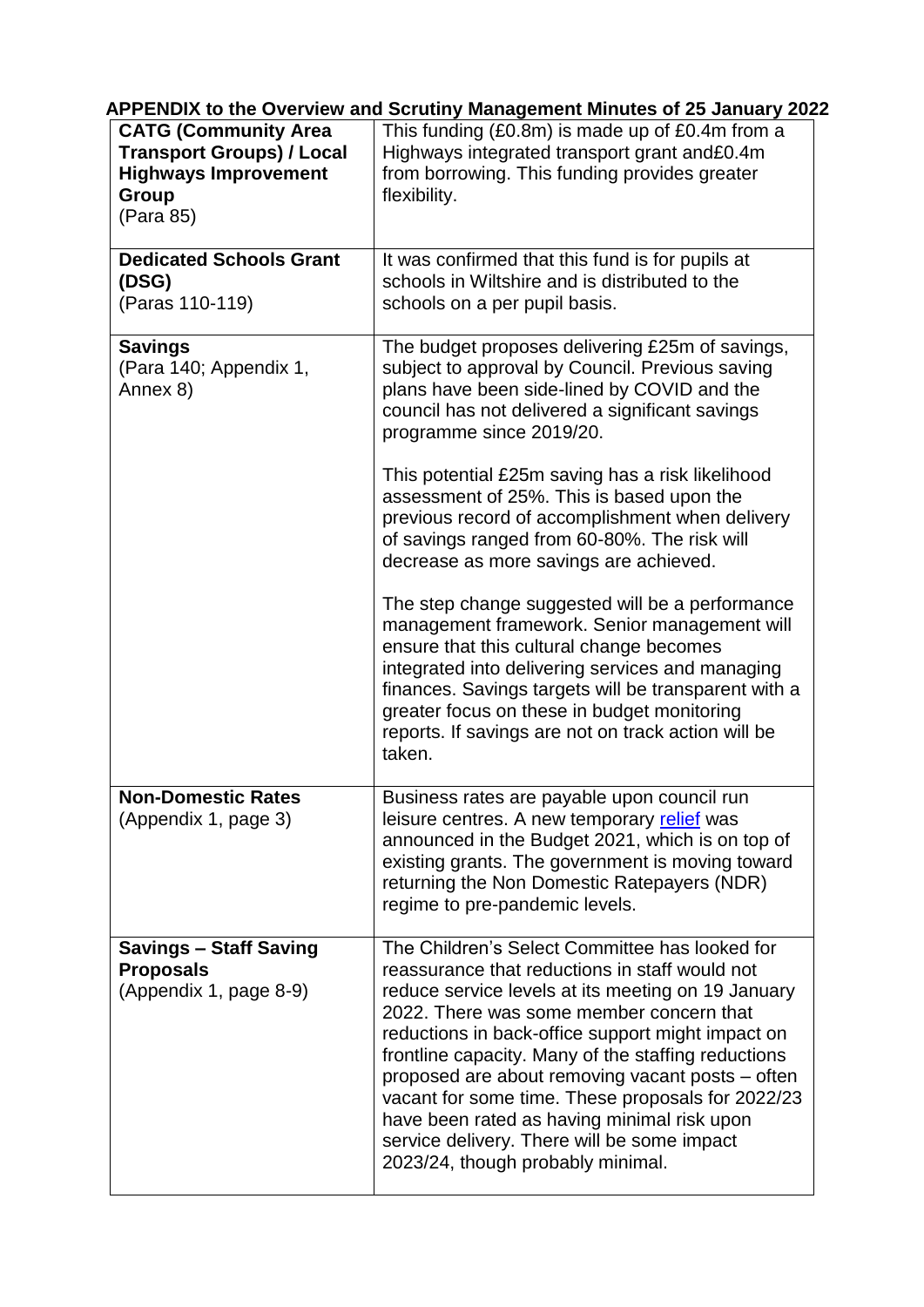| <b>General Fund Reserve</b>                                                                | The general fund reserve currently stands at                                                                                                                                                                                                                                                                                                                                                                                                                                                                                                                                                                                                                                                                                 |
|--------------------------------------------------------------------------------------------|------------------------------------------------------------------------------------------------------------------------------------------------------------------------------------------------------------------------------------------------------------------------------------------------------------------------------------------------------------------------------------------------------------------------------------------------------------------------------------------------------------------------------------------------------------------------------------------------------------------------------------------------------------------------------------------------------------------------------|
| (Appendix 1, page 11)                                                                      | £18.256m increasing to £19.656m 2023/24. This is<br>not enough to cover all the identified risk<br>(£27.615m). However, other reserves are also set<br>aside to mitigate financial risk the council faces,<br>such as latent demand.                                                                                                                                                                                                                                                                                                                                                                                                                                                                                         |
| <b>Drawing Down Reserves</b><br>(Appendix 1, page 11)                                      | In 2022/23 the budget equalisation fund will be<br>£16.5m and will be held at the same level 2022/23;<br>In 2023/24 part of the reserve (£9m) will be used to<br>balance the budget.                                                                                                                                                                                                                                                                                                                                                                                                                                                                                                                                         |
|                                                                                            | The use of the collection fund volatility reserve is<br>quite technical due to the timing of announcements<br>regarding Government business rate reliefs. In<br>each of the next three years the reserve will be<br>reduced by £1.25m as agreed previously. The<br>timing of relief announcements has meant deficits,<br>for which the council has received section 31 grant<br>compensation from the Government. Council tax<br>collection rates have held up during the pandemic,<br>but forecasting is difficult, with particular risk<br>associated with business rates. The fund will be<br>kept at around £4m (£3.9m 2024/25) due to the<br>size of the collection fund and the potential risks<br>around forecasting. |
|                                                                                            | Latent demand reserve is £7m (2022/23). Demand<br>has been estimated at £3m 2022/23 and £4m<br>2023/24. Funds will only be used if a need is<br>identified. There is no evidence currently that<br>reserves will be needed in future. Any reserve<br>remaining in 2024/25 could be transferred to the<br>budget equalisation reserve or the general fund<br>reserve.                                                                                                                                                                                                                                                                                                                                                         |
| <b>Revenue Costs of Capital</b><br><b>Expenditure on Highways</b><br>(Appendix 1, Annex 1) | There is a revenue cost element to capital projects.<br>This is set out at a high level in Annex 1. The<br>maintenance budget for highways will be kept at<br>same level as in 2020/21.                                                                                                                                                                                                                                                                                                                                                                                                                                                                                                                                      |
| <b>Ash Die Back</b><br>(Appendix 1, Annex 5)                                               | £0.50m has been set aside for ash die back; an<br>uplift on the 2021/22 budget (£0.25m). The council<br>is taking a managed approach, as the total scale of<br>the issue is more than can be addressed in the<br>budget. There are areas that need to be addressed<br>first where health and safety is affected. The<br>budget will cover the issues that need to be<br>addressed 2022/23.                                                                                                                                                                                                                                                                                                                                   |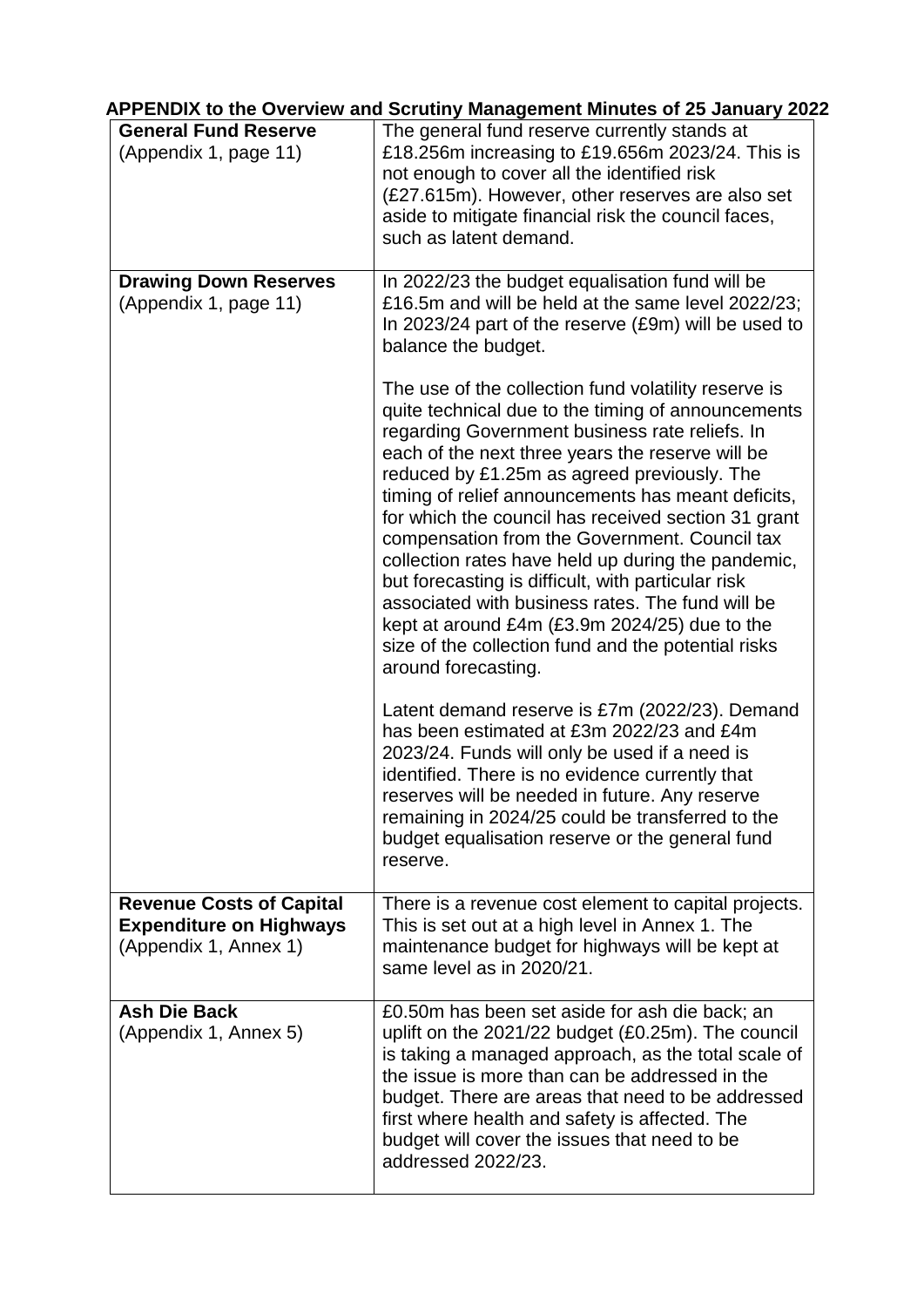| <b>Details of Service Demand</b>                                                 | --------- <u>-</u> ------<br>The POPPI and PANSI population projections are                                                                                                                                                                                                                                                                                                                                          |
|----------------------------------------------------------------------------------|----------------------------------------------------------------------------------------------------------------------------------------------------------------------------------------------------------------------------------------------------------------------------------------------------------------------------------------------------------------------------------------------------------------------|
| <b>Changes</b><br>(Appendix 1, Annex 5)                                          | an improvement on the data used previously as<br>they can provide more localised information. Many<br>organisations across social care are using these<br>indices. There is always risk in projections, but the<br>new data is more accurate than the current Office<br>for National Statistics (ONS).                                                                                                               |
| <b>Living &amp; Ageing Well - Spot</b><br><b>Prices</b><br>(Appendix 1, Annex 6) | In 2022/23 £0.2m in savings are proposed<br>converting spot contracts to block contracts – rising<br>to £0.5m in 2023/24. These savings were put<br>forward by officers. Overall, there is growth in this<br>budget but there are also savings to be made.                                                                                                                                                           |
| <b>Better Care Fund</b><br>(Appendix 1, Annex 6)                                 | This £2.9m is built into the base budget and<br>appears every year. This fund is used at the<br>council's discretion and is allocated to support<br>social care, reduce pressure on the NHS and<br>support the care market.                                                                                                                                                                                          |
| <b>Car Parking Charges</b><br>(Appendix 1, Annex 6)                              | Reduced demand has been factored into the<br>calculations. The effect of any changes on the<br>market towns has been considered – though this is<br>hard to predict. When charges were increased<br>previously it had a negligible effect. The costs of<br>maintaining and running car parks are increasing.                                                                                                         |
| <b>Savings - Fostering</b><br><b>Excellence</b><br>(Appendix 1, Annex 6)         | It is proposed to save £0.525m of £26m (2022/23)<br>in the Fostering Excellence programme. This target<br>looks ambitious but is more about managing cost<br>and demand. Officers are comfortable with this<br>saving though this does not mean that there are<br>not challenges and risks. The Cabinet has<br>challenged the savings identified and undertaken a<br>process to ensure that savings are deliverable. |
| Capital Programme -<br><b>Education &amp; Skills</b><br>(Appendix 1, Annex 7)    | Capital cost are increasing, for example,<br>Stonehenge School will need an extra £1.5m. CPI<br>has been applied to projects and averaged out at<br>4%. In revenue contracts, the budget has<br>accounted for an inflationary rise of 4%. In capital<br>programmes, this may mean that due to higher<br>inflation the funding will not go as far, therefore<br>further funding will need to be found.                |
| Capital Programme -<br><b>Borrowing Risk</b><br>(Appendix 1, Annex 7)            | Borrowing is forecast to increase to fund the capital<br>programme. Historically, debt interest repayment<br>has been 3.74%; the current rate is around 2%.<br>The Treasury Management Strategy will set out in<br>further detail the cost of borrowing. This has not<br>been flagged as a risk because both borrowing and                                                                                           |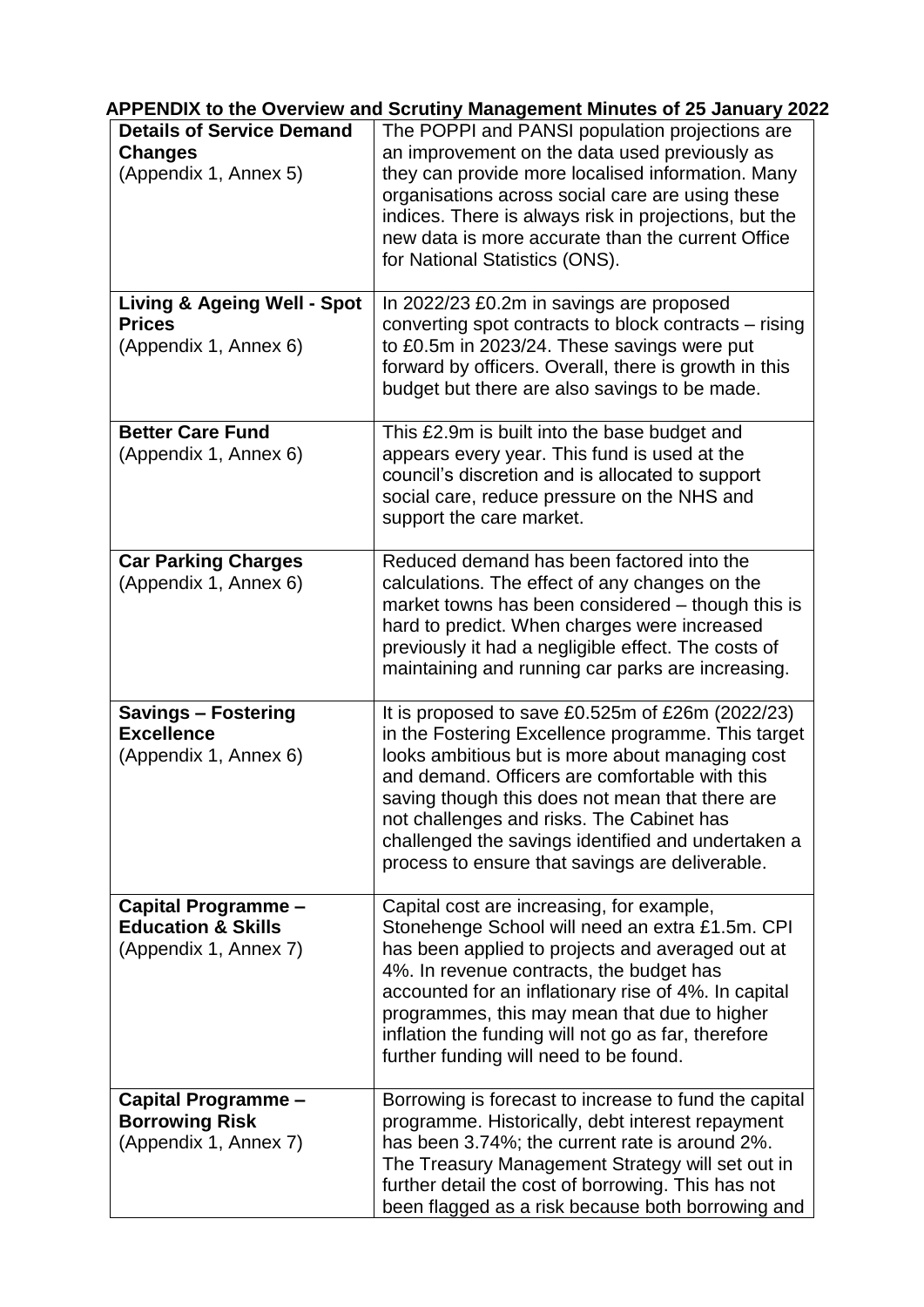|                                                                                                                    | interest rates would need to increase significantly<br>to affect the budget.<br><b>Public Works Lending Board (PWLB) sets out</b><br>interest rates daily and is monitored to assess any<br>movements. The council's Treasury Advisors also<br>provide reports. Using this analysis, the council will<br>decide when best to borrow looking to secure<br>borrowing at 2% or under.                               |
|--------------------------------------------------------------------------------------------------------------------|------------------------------------------------------------------------------------------------------------------------------------------------------------------------------------------------------------------------------------------------------------------------------------------------------------------------------------------------------------------------------------------------------------------|
| <b>Adult Social Care</b><br><b>Contractual Costs &amp; Care</b><br><b>Provider Market</b><br>(Appendix 1, Annex 8) | The potential risk is £13m. An internal commercial<br>board looks at tender compliance and a report<br>goes to the board which highlights emerging tender<br>prices. Going to market will give actual details of<br>any inflationary increases.                                                                                                                                                                  |
| <b>Risk Assessed Balances</b><br>(Appendix 1, Annex 8)                                                             | The risk identified are significant e.g., the delivery<br>of savings (£25m). The assessment of risk was<br>undertaken by the S151 Officer. The % likelihood<br>is an assessment based on previous performance.<br>Levels of performance on savings will be<br>monitored by the Financial Planning Task Group.<br>Any potential risks will be flagged, when required,<br>at Cabinet as part of budget monitoring. |

# **Cllr Pip Ridout - Chairman of the Financial Planning Task Group**

Report author: Simon Bennett, Senior Scrutiny Officer, Tel 01225 718709 email [simon.bennett@wiltshire.gov.uk](mailto:simon.bennett@wiltshire.gov.uk)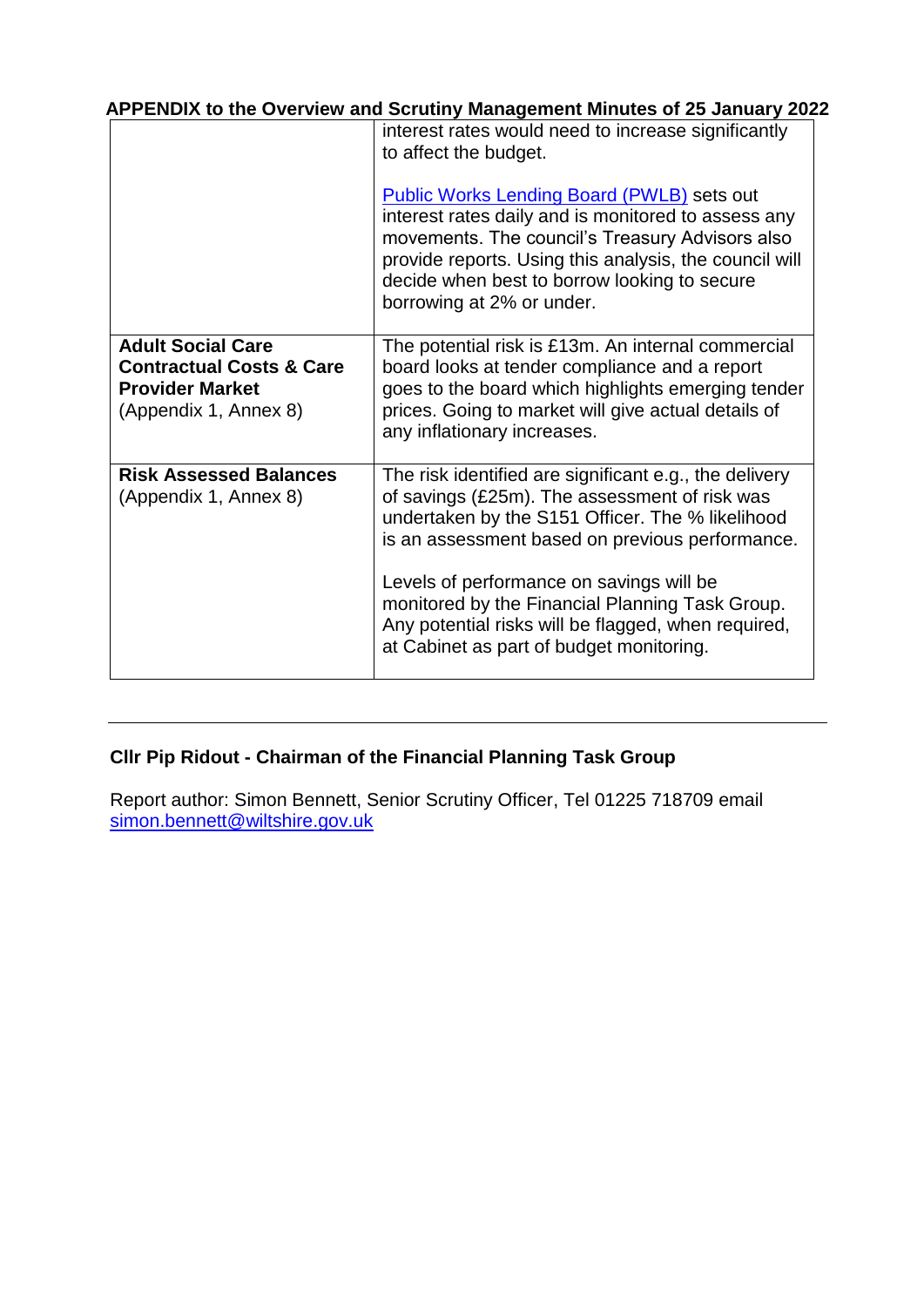# **Wiltshire Council**

**Overview and Scrutiny Management Committee - Annex**

#### **25 January 2022**

# **Minutes Extract – Children's Select Committee 19 January 2022 - Wiltshire Council's Financial Plan Update 2022-2023 and Medium Term Financial Strategy**

The Chairman invited the Committee to consider the areas of the proposed budget that related to Children's Services. He explained that he would pass the Committee's comments on to the relevant meetings, including the meeting of the Overview and Scrutiny Management Committee on 25 January and Cabinet on 1 February 2022.

Councillor Laura Mayes, Deputy Leader and Cabinet Member for Children's Services, Education and Skills, stated that, despite a challenging financial environment, investment was increasing by £3.9 million in the Education and Skills and Families and Children's budgets. The Cabinet Member was pleased to announce that spending of £23 million on Education and Skills and £62 million on Families and Children were proposed in 2022/23.

The Cabinet Member then went on to highlight specific areas of investment such as Fostering Excellence and Traded Services. She explained that, given the need to make savings in the Council's overall budget, it was important to review areas, such as commissioning, in order make the most of the available resources and to maintain services. The Cabinet Member then offered to answer questions from the Committee.

During the discussion points included:

- 1. Members thanked the Cabinet Member for the update and welcomed the investment in Children's Services, especially given the challenging financial situation.
- 2. The replacement of mobile classrooms was praised by Members and they asked how many schools were expecting to have temporary units replaced. Helean Hughes, Director of Education and Skills, explained that £3 million had been allocated to replace six mobile units. There were a total of 53 units identified in maintained schools as requiring replacement but these would be reviewed as part of the School's Place Planning Strategy.
- 3. In response to questions about the impact of staffing savings, Lucy Townsend, Corporate Director People, explained that the focus for savings in 2022/23 would be pausing recruitment to longstanding vacant positions, where possible, to avoid redundancies in front line roles. The situation for 2023/24 would be reviewed after Council had approved the budget.
- 4. When asked about the possibility of redundancies to administrative staff, the Director confirmed that the Council greatly valued staff supporting frontline practitioners. She was unable to guarantee that there would be no redundancies across the Council but reassured Members that they were not currently looking at redundancies within Children's Services.